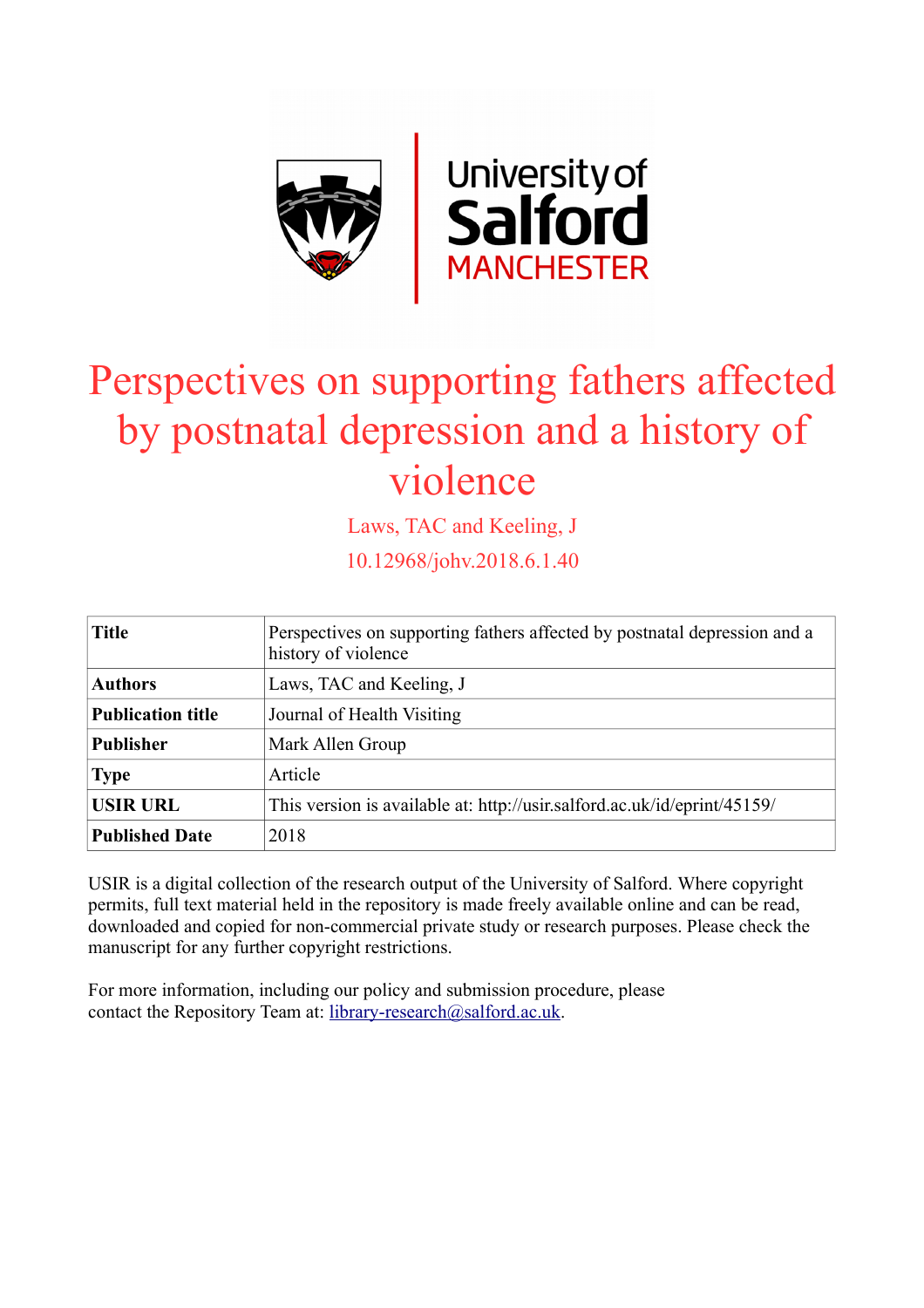# **Title: Perspectives on supporting fathers affected by postnatal depression and a history of violence.**

## Abstract:

Intimate partner violence during the perinatal period is a significant public health problem that remains under-screened, under-diagnosed and under-treated. The establishment of evidence based guidelines to aid Health Visitors in providing provide support for couples experiencing violence has been hampered by the complex interplay between maternal and paternal mental health problems and violence.

Our study explored the experiences of UK fathers voluntarily engaged with services designed to redeem their ideation to violence.

The findings indicate that a tendency to violence was increased by stresses associated with the transition to parenthood. Men felt pressured by concerns for their partners' mental health, changes to their relationship with the mother, sleep disturbances and the burden of infant care they assumed when the mother could no longer cope.

Health Visitors are ideally situated to assess for factors linked to the emergence of violence and pre-empt the support needed to minimise its occurrence.

## **Key points**

Transition to parenthood can be stressful with negative consequences for parent's mental health

Fathers supporting mothers with postpartum depression are themselves at risk of depression

Paternal depression and anxiety increase the risk of violence.

Health visitors are ideally situated to identify the support needs of fathers

## **Key words**

Fathers

Depression

Postpartum

Violence

Men's health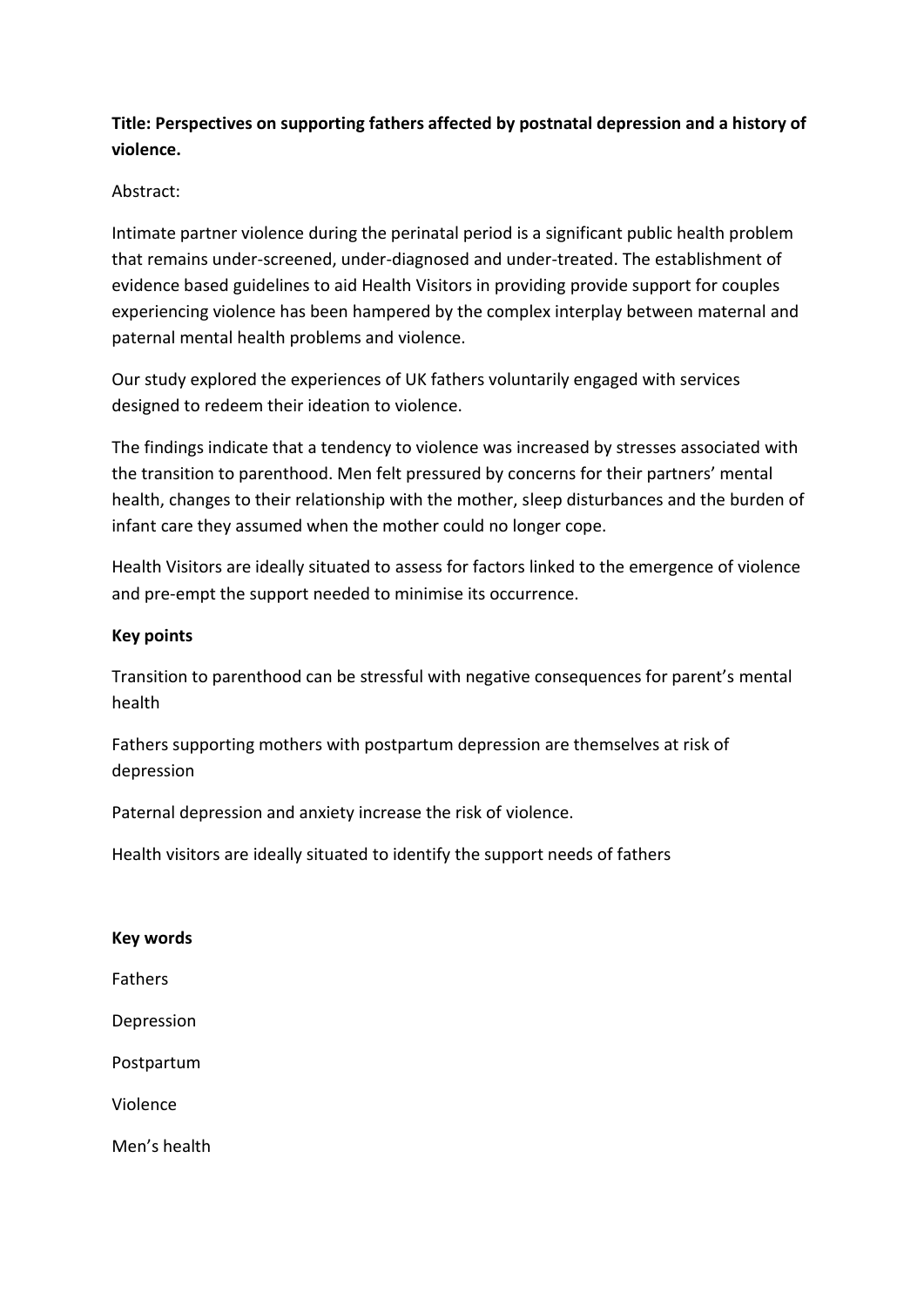## Support needs

## **Background**

Health visitors routinely perform psychosocial assessments of new mothers and fathers within the context of Family Centred Care (FCC) (Brook, 2015). Although FCC is inclusive of fathers, health visitors may focus primarily on mothers because they lack the knowledge and confidence to explore men's issues in the perinatal period (Whitelock, 2016). Unrecognised and unresolved issues held by fathers may ultimately have negative health consequences for mother and child (Garfield, 2015).

High levels of distress have been reported among expectant fathers and many fathers have mental health issues in the postpartum period (Boyce et al., 2007; Wynter et al., 2013). Students undertaking Health Visitor qualifications have reported that they felt underprepared for assessing and understanding paternal mental health issues (Oldfield and Carr, 2017). The evidence base required for the establishment of clinical guidelines for the assessment and support of at-risk fathers remains in the early stages of development (Garfield et al., 2014).

It is now widely recognised that a complex interplay exists between paternal and maternal mental health problems and the emergence / re-emergence of intimate partner violence (Kan et al., 2012). We were unable to locate any study that sought an understanding of the interplay from a father's perspective. The upcoming sections in this work highlight the literature exploring possible directional links; for example, violence may precede Maternal Post-partum Depression (MPPD) and maternal depression may trigger partner violence.

## **Maternal postpartum depression**

Maternal depression is extensively explored in the literature; the incidence peaks between 6 weeks and 12 weeks following birth (Leahy-Warren and McCarthy, 2007). Nearly 13% of women experience depression during the first postnatal year (Gaynes et al., 2005; Leahy-Warren and McCarthy, 2007). Primary risk factors for the development of MPPD, consistently noted in research, include poor marital relationship and IPV (O'Hara, 2009).

Depression can be successfully treated prior to pregnancy, however the risk of a re-lapse into depressive symptoms is highest during a pregnancy and increases when pharmacological treatment has been curtailed for the safety of the foetus (Cohen, 2006).

## *Maternal depression and violence*

Studies suggest that violence from several sources and time frames in a woman's life are predictive of MPPD and anxiety (Kendall-Tackett, 2007). Two studies identify a significant association between IPV committed during pregnancy and the onset of maternal depressive symptoms early in the postpartum period (Valentine et al., 2011; Tiwari et al., 2008).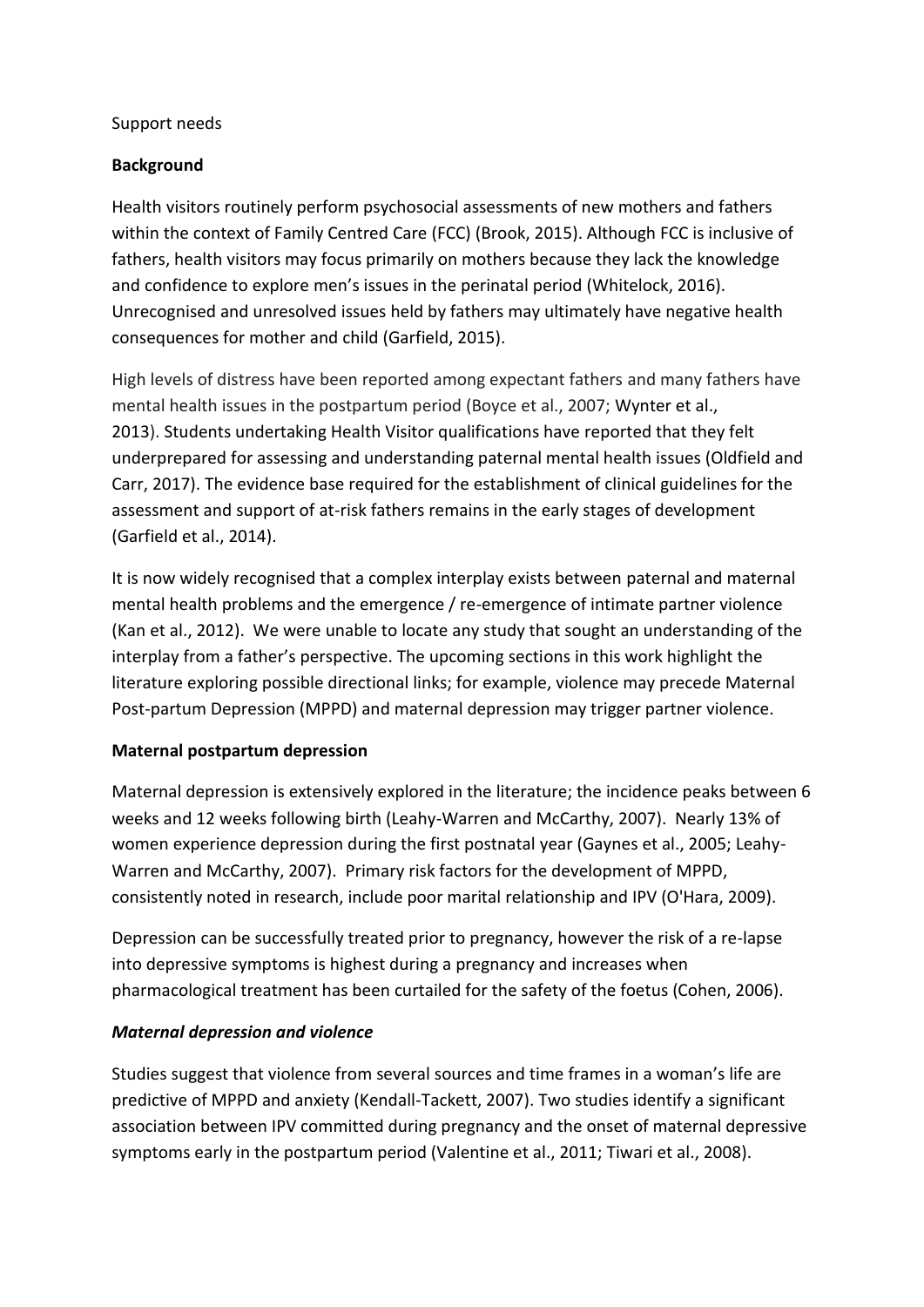The odds of having depression in the perinatal period, for women experiencing violence, are 3-5 times greater than for women in the community with no known history of violence (Howard et al., 2013). However the direction of associations is likely to be two –way in that

…

"*depression may increase women's vulnerability to domestic violence, and having experienced domestic violence can increase the odds of probable depression in the antenatal and postnatal period*." (Howard et al., 2013: 11).

A recent meta-analysis by Alvarez-Segura et al., (2014) showed a positive correlation between IPV and MPPD. This association was also noted in a meta-analysis by Wu et al., (2012) with an additional finding that MPPD induced by violence could be prevented provided that the violence was identified early.

# *Paternal depression*

Factors linked to the onset of depression differ by gender; a father's risk of depression is influenced by encounters with challenging social circumstances and relationships (Underwood et al., 2017). Men's risk of PPPD has been directly linked to their partners' inability to resolve critical incidents in her life course, poor mental health status, personality issues and disharmony within the marital /de facto relationships (Dudley et al., 2001; Goodman, 2008).

The transition to fatherhood is stressful for many fathers and is associated with the onset or exacerbation of mental health issues (Parfitt and Ayers, 2014; Baldwin and Bick, 2017). Post-Partum Paternal Depression (PPPD) in men is a significant health problem that has flow-on effects, negatively influencing maternal well-being and child development (Goodman, 2004). Studies that robustly investigate the risk factors for PPPD are only just emerging (de Montigny, 2013).

Fathers experience distinctive challenges to their emotional well-being during the transition to fatherhood; these are manifested in three stages i) pregnancy brings on a reorganisation of 'self' identity ii) the birthing process becomes the most emotionally charged period in the transition and iii) the postpartum period ushers in profound interpersonal and intrapersonal challenges linked to assuming new responsibilities (Wee et al., 2011). These challenges require substantial personal adjustment; when adjustments are not realised or support is not provided, mental health issues may emerge. The most common mental disorder in men and women, within the first six month of birth, is Adjustment Disorder with anxiety symptoms (Wynter et al., 2013). Anxiety is highly comorbid with depression (Leach et al., 2016).

Growing evidence shows that fathers' emotions are intrinsically influenced by their partner's mood. First-time fathers may experience depressive symptoms in the immediate postpartum when they are most attuned to maternal mood changes (Cattaneo, 2015). A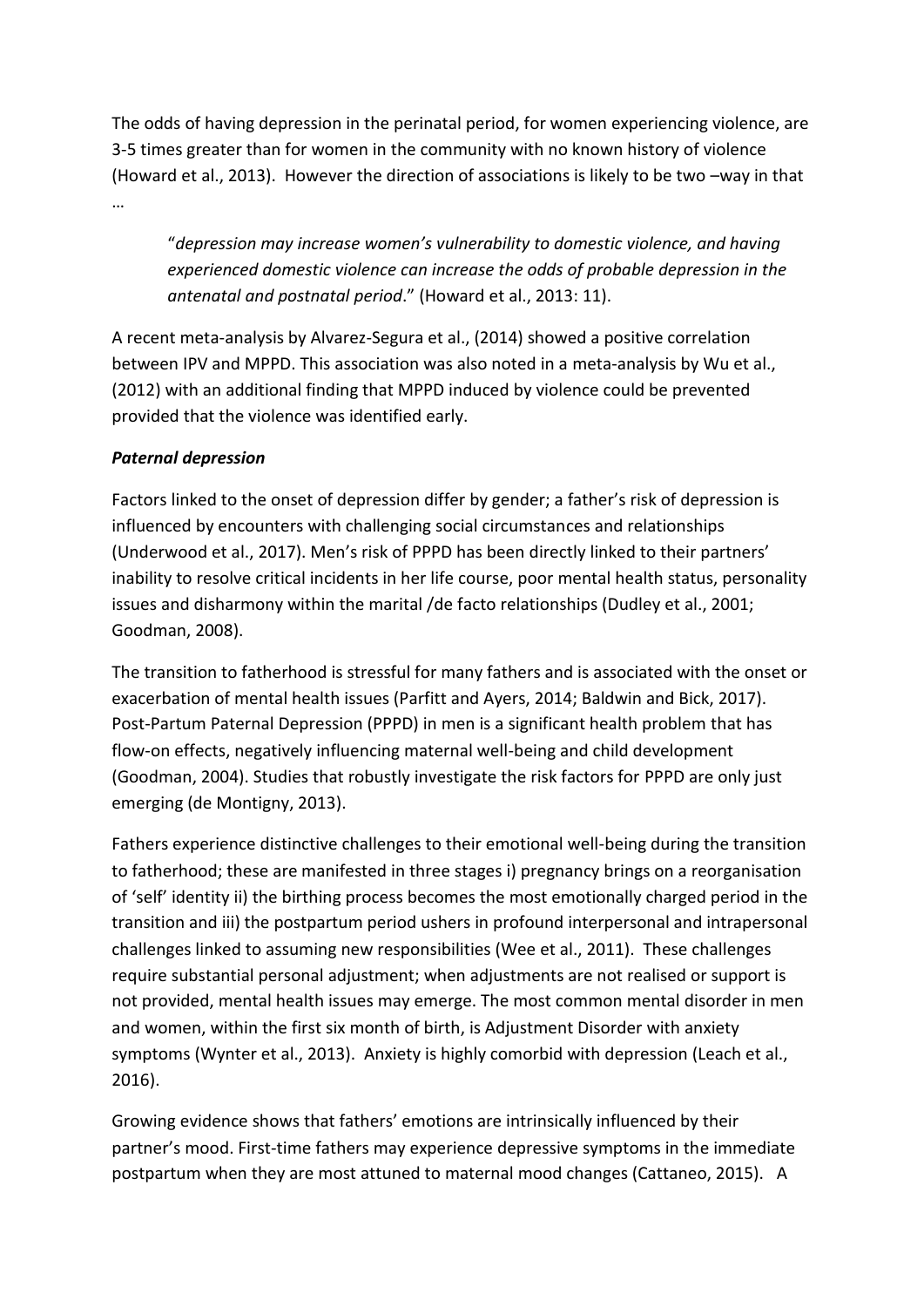strong predictor of PPPD is MPPD; between 24% and 50% of men, whose partners have MPPD, experience PPPD compared with 1·2% to 25·5% of men experiencing PPPD whose partners do not have depression (Goodman et al., 2004). The consequences of PPPD for men are not clear, "…even though up to 50% of men whose partners suffer from PPD also have depressive symptoms, little is known about the impact of maternal PPD on fathers." (Letourneau et al., 2012:69). Researchers are beginning to explore the idea that interventions specific to couple based depression may be beneficial (Anding et al., 2016).

Educating and skilling Health Visitors to assess women's wellbeing and identify symptoms of postnatal depression has been effective in mothers gaining timely and appropriate support (Morrell, 2009). However, screening fathers for PPPD is not routinely undertaken because of an assumed focus on mother and child (Whitelock, 2016). Should a Home Visitor identify a father in need of support they are likely to be concerned over the limited number supportive interventions available for fathers with depression and anxiety (O'Brien et al., 2016). Whilst Pilkington et al., (2016) provide some guidelines on how partners can support each other to prevent depression and reduce anxiety during the pregnancy these guidelines take no account of the influence of IPV; a complicating factor for the Health Visitor.

## *Paternal depression and violence*

Fathers affected by anxiety and depression do not necessarily manifest the problem as sadness; they are mostly likely to "… express their depression under the guise of alcohol abuse, aggressive/violent outbursts, risk-taking behaviours, overworking," (Condon et al., 2004). There is scant research of good quality to assist Health Visitors in their targeting of fathers most in need of support and very few perinatal programs effectively address expectant and new fathers' mental health status (Rominov et al., 2016).

#### **Method**

A qualitative approach was taken to understand the men's experiences of early fatherhood and their perceived support needs around IPV. Face-to-face interviews were guided by seven broad questions with the objective of identifying a) challenges encountered in the transition to fatherhood, b) men's beliefs about precursors to violence, c) men's perceived support needs and the type of help they had sought and d) recommendations they would make for optimal timing of support. Questions pertaining to the nature and frequency of violence lay outside the aim of the study.

#### **Reflexive accounting**

Careful and deliberate preparation for interviewing this population was undertaken prior to data collection. The researchers were informed by the work of Marsiglio et al., (2013) as to the internal dialogues men were likely hold and their behaviours associated with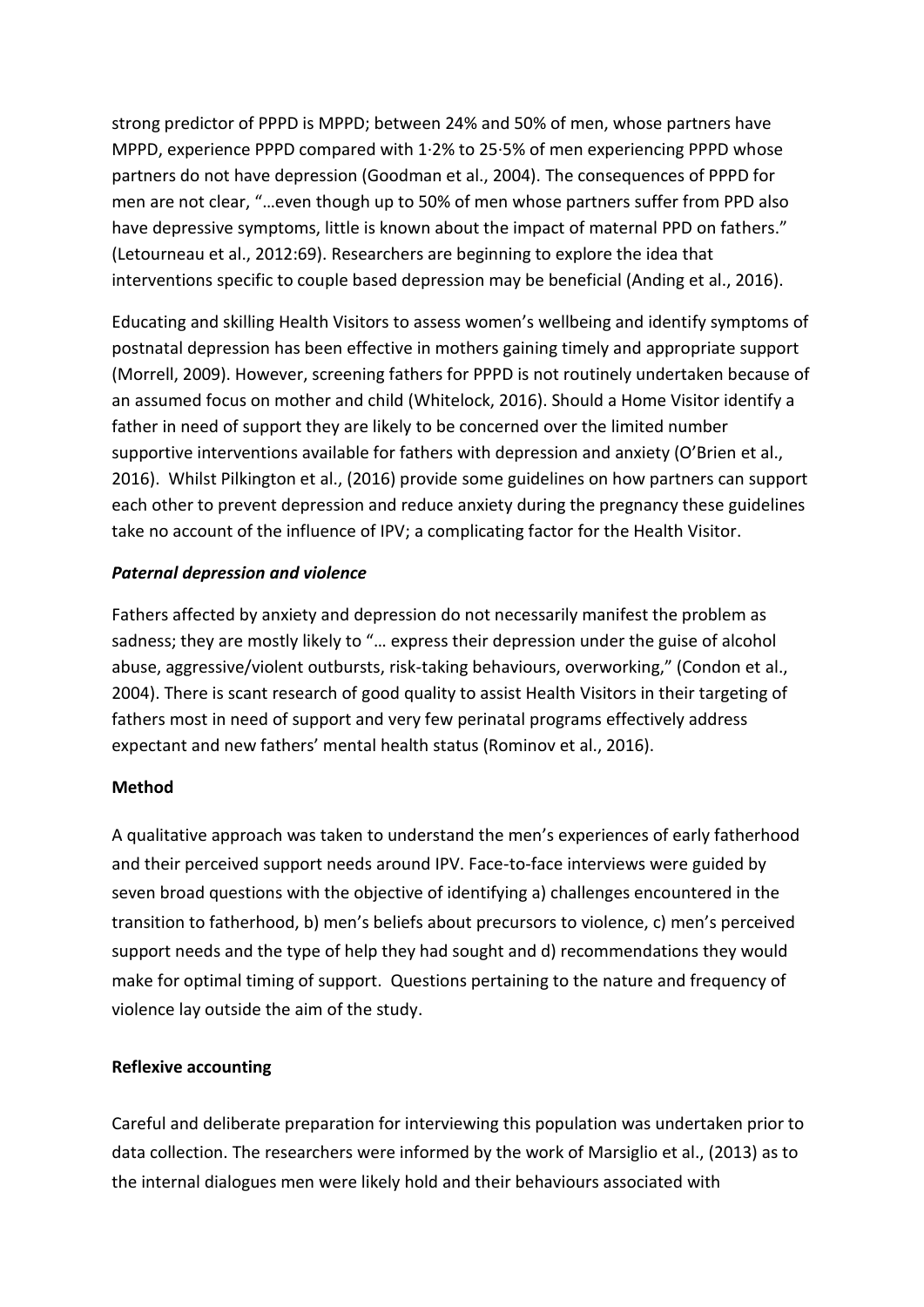procreation and pregnancy. The researchers were reflexive in their engagement with this potentially vulnerable group; we were aware of the well documented association between personality disorders (PDs) and intimate partner violence (Howard, 2015). Consequently, the researchers sought to avoid sensitive issues and were aware of the need to withdraw questioning should the interviewees become distressed. Immediate support from qualified staff was made available to all participants prior to and following the interview.

## **Sampling**

Strategies for accessing hard-to reach populations were employed in the recruitment process; recognising that the main barriers to participation were the sensitive nature of the topic under investigation and the social stigma attached perpetration of violence (Benoit et al., 2005; Magnani et al., 2005). As recommended by Muhib et al., (2001) we identified days and times when the target population gathered at a specific venue, allowing us to construct a sample with known properties. Fathers choosing to participate approached the support centre leader who then informed the research team; this process promoted participant's autonomy in giving consent. The men's consent was informed by a letter explaining the purpose of the study and an invitation to ask the researchers for addition information. Ethics approval was granted by second author's university ethics committee and administered as 002/03/JK/IoM, prior to commencement of the study.

## **Analysis**

A qualitative descriptive approach was used to comprehensively and accurately detail fathers' versions of their experiences and support needs (Sandelowski, 2000). Manual coding of content was used to create salient themes. Reliability was enhanced using a two stage analysis; separate analysis by each researcher was followed by a comparative analysis between researchers. Achieving a saturation of themes was not attempted because the researchers acknowledged, prior to the study, that the sensitive nature of the data (e.g. profound regret for past behaviours) and a diversity of life experiences between participants, would not support such an aim. It is now widely accepted that adopting saturation as a quality marker is inappropriate (O'Reilly and Parker, 2013).

## **Theme: mental health issues**

The men were initially asked to provide brief comment on the quality of their childhood, this approach was designed to establish rapport between interviewer and interviewee. The following account echo previous findings on the antecedents to male violence; where male children and young men have been victimized at shockingly high rates in their intimate relationships (Archer, 2002).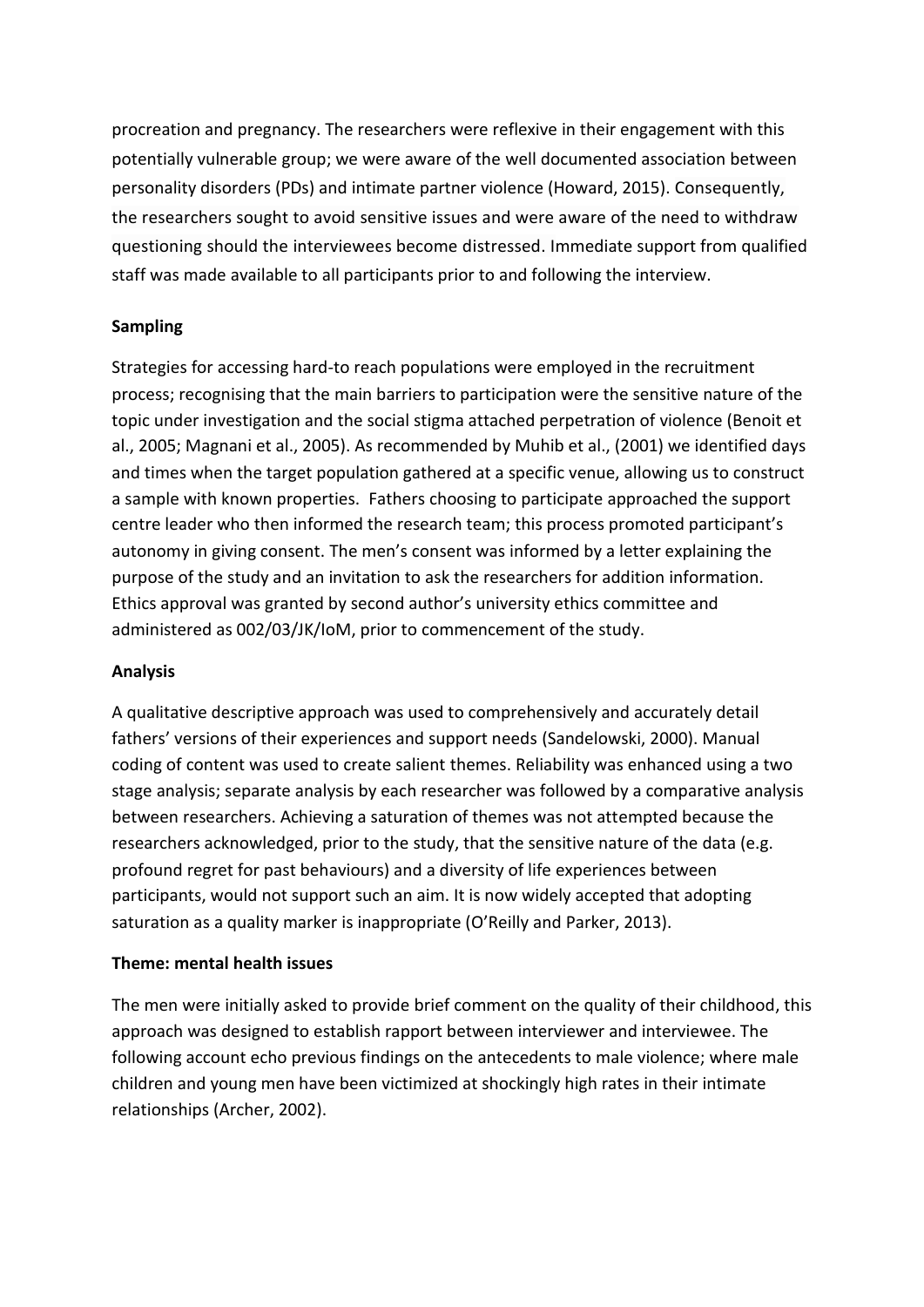**Q. What was your childhood like?** "*Rubbish*." **[Interviewer seeks to clarify statement] Q. In what way?** "*Absolutely rubbish, in and out of care and God knows what else*."

**[Interviewer seeks to clarify statement] Q. In care from what age?** "*Yeah. From about five, six, seven, maybe that age*." **[Interviewer seeks to clarify statement] Q. Until?** "*Until I were 16, until I were about 16." …"Yeah, me dad used to always beat us up and that*." [003] "I've been in care myself you see, you know, from being a young lad, well from being a baby [003]… "*I had to be moved from one home because the bloke who did it, he were always smacking me, … you get whacked continuously*," [003]…

Both inductive and deductive research has set out the links between maltreatment in childhood and the development of mental health symptomatology in adulthood; often translating into disruptive and sometimes violent behaviour (Shorey et al., 2012).

## **Theme:** Anxiety and depression

Almost all the men interviewed gave comment on unresolved anxieties; some related to attachment issues with their partner. Several fathers emphasised a fall in intimacy in the postpartum period as a sign of a weakening relationship with the mother.

"…*well a few of us were saying the same thing, the lady or your partner…has to spend more time with the baby, feeding them, changing them, looking after them so they're not giving you their undivided attention, you're used to that 100%, before you had this baby; you're like number two now"*

Pregnant women report concerns over their reduced physical and emotional availability during pregnancy as precursors to their partner's physical violence. Controlling behaviour, spurred on by their partners feeling of insecurity (sometimes over paternity), jealousy (suspicion of infidelity) and possessiveness (Bacchus et al., 2006; Jasinski, 2004).

Anxiety disorders appear to be common for men during the perinatal period (Leach et al., 2016). However, little is known about the true prevalence and course of men's anxiety (Leach et al., 2015). The literature suggests the onset of depressive symptoms is preempted by the fathers increasing anxiety linked to parenting stress; the anxiety is heightened by the presence of maternal anxiety and MPPD (Vismara et al., 2016).

## **Theme:** Co-occurrence of mental health issues

Several of the men spoke of their partners mental health problems in relation to factors that characterised their relationship; indicating that their mental health was in-part shaped by that of their partner.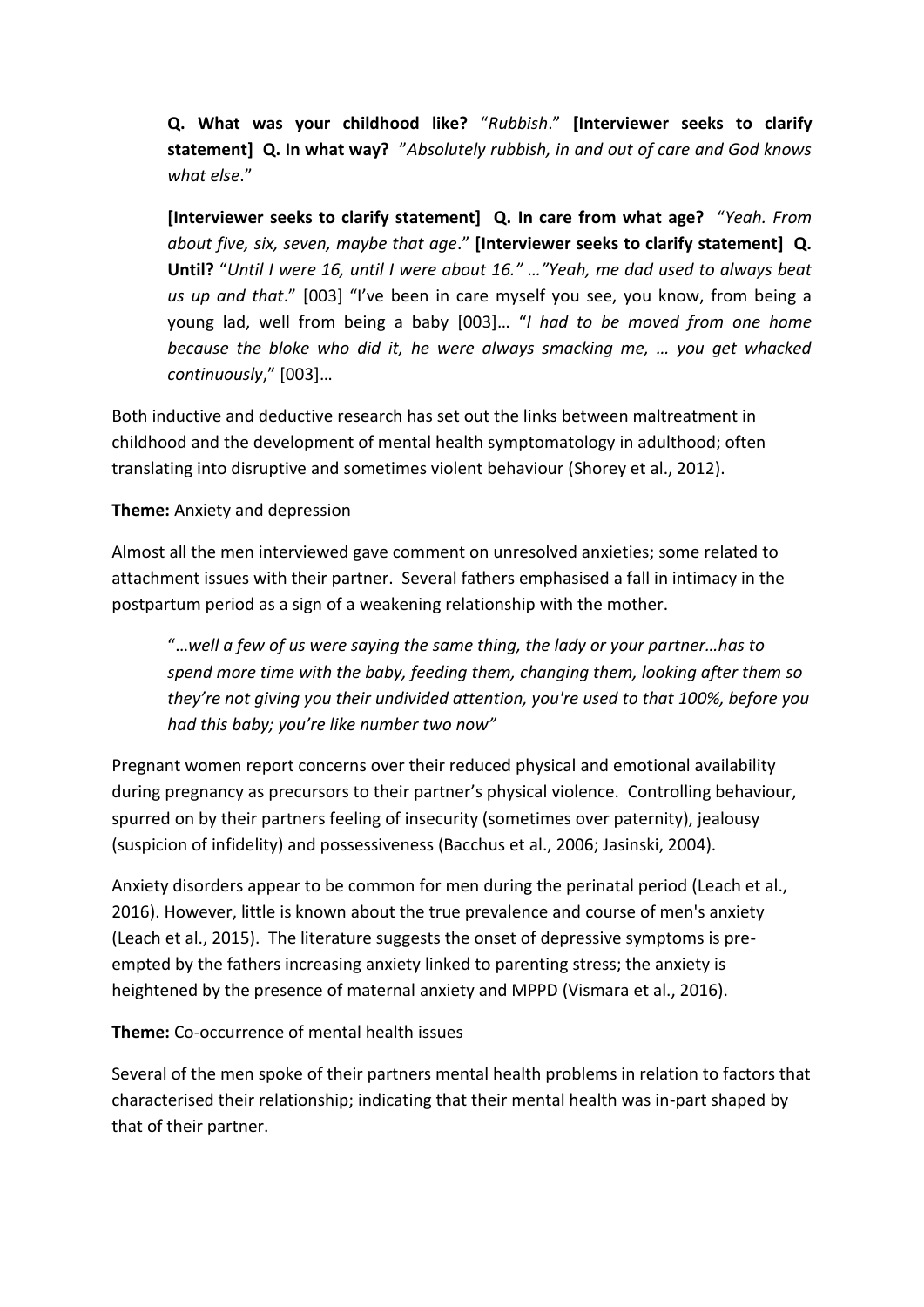*"…she obviously had a problem which then I later found out she'd been abused by her father. If I'd have known that we could have dealt with it together."* [B075]

"*Yeah, to be honest, she does like bottle a lot of things up because she's told me she's been abused in the past and things like that as well, you know, and a lot of things have happened to her, and she likes to keep [pause] keeps it to herself, this is the only reason why we didn't get on half the time because we never spoke to each other about that stuff*…"[Z00M0003]

There are strong associations between child abuse and mental health problems for women in adult life, ranging from depression, PTSD, anxiety, self-harm, to sleep disorders (Dillon et al., 2013). The systematic review by Howard (2013:1) found that "high levels of depressive, anxiety, and PTSD symptoms in the antenatal and postnatal periods were consistently reported in cross-sectional studies"; these findings were significantly associated with life experiences of domestic violence and abuse.

## **Theme: unmet needs**

All men interviewed outlined unmet needs in relation to their mental health symptoms and that of their partner; they subsequently responded to this situation with frustration and aggression. One man spoke of mounting anxieties related to changes in his relationship during the postpartum period and linked his worsening mental state to an inability to attract attention to his plight prior to being formally diagnosed with depression.

"*blokes don't really like opening up as rule, they're …..(pauses) "I'm fine, if everything's okay, I'm going to get on with it" and that was my big problem. I stressed out and wound up*"… " *I did some very stupid things that I'm embarrassed and regret now but at the time I was depressed…I just hit rock bottom and thought stuff it, I don't care anymore!* [B047]*.*

The men clearly called for access to support services once aggression emerged and did not want events to progress to a point where punitive sanctions were enforced. In reference to the success of his current support programme one man stated…

"…*But I wish I'd have come years ago to be honest, I just used to shout and swear and that and but I didn't know these places existed* [*sic* voluntary IPV service]*, I only ever thought it were through probation, police, Social Services …"*[0002].

Most men described symptoms of depression and an inability to have their plight recognised.

"*They're* [the domestic violence team] *all putting it down to depression, but I'd have preferred the help when I asked; begging for it, not after the events*." [B091] **[Interviewer seeks to clarify statement] So you couldn't find anybody to help you?**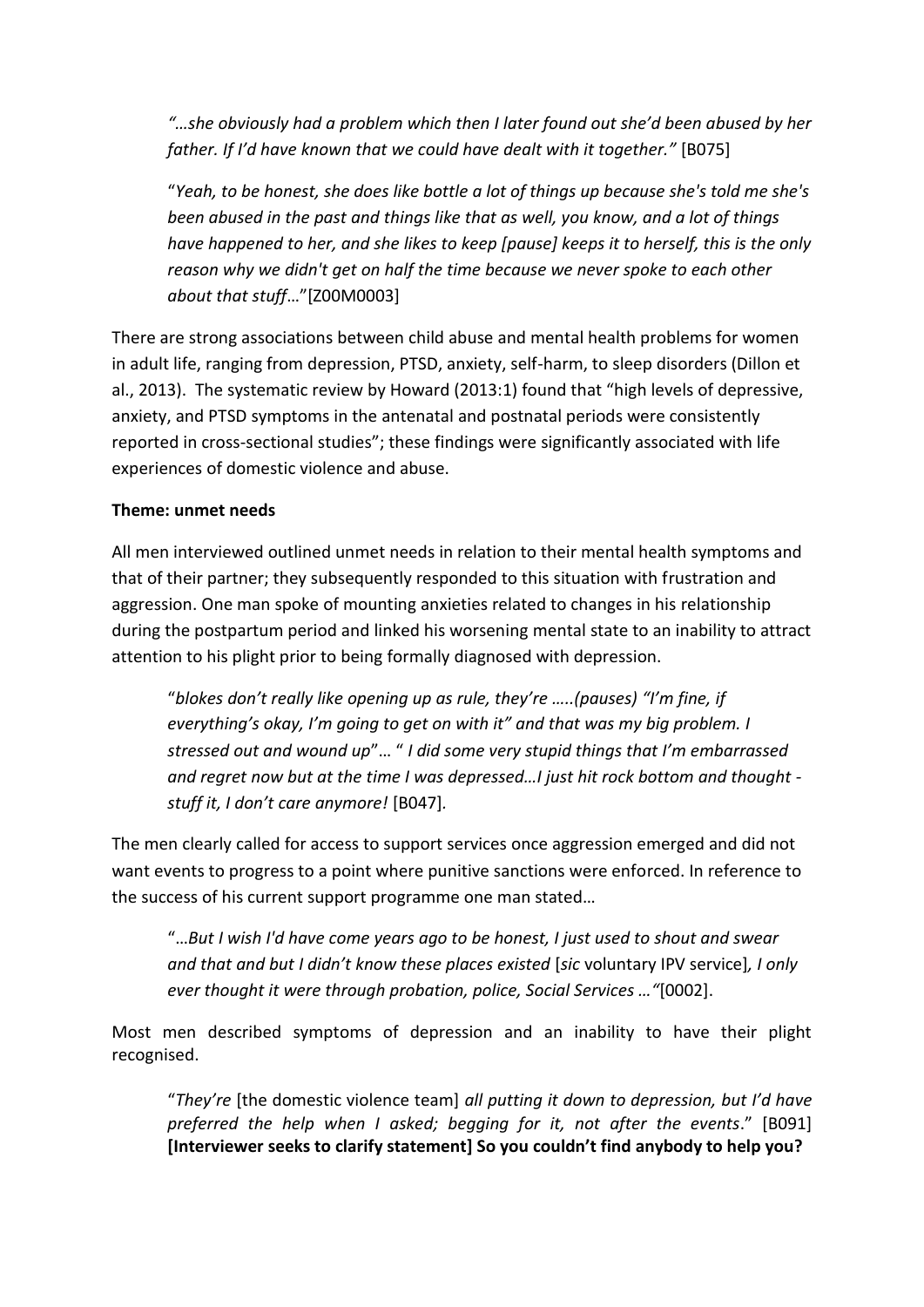"*Nobody wanted to help me; they all thought I wasn't serious enough*". [B091]

A recent meta-analysis of the literature estimated the prevalence of PPPD at 8.4% (Cameron et al., 2016). However, rates of paternal depression are likely to be much higher among perpetrators and survivors of IPV.

Most of the men revealed that they had depended on their partner for emotional support and direction; following the birth this support was not sufficient or forthcoming.

*I cut off a lot of friends to focus myself on my wife and when the children came no focus was on me and I'd cut my friends off, and although it was my choice to do that, … I'm just hurt*. [B073]

*I would be extremely patient at work because that's the job; that really demanded of me, and then when I'd come home …I couldn't relax either at home, and I wasn't able to relax somehow… because I'd cut off friends*

*I have no-one to talk to, and the nearest person to me is my wife, so when we have open conversation the things that hurt in me came out, and it's quite caustic in our relationship, and coming here [sic. The support centre] helps me find ways to get rid of that, and then all that should be in my relationship are the right things.* [B073]

The issue for this man and many of the fathers interviewed is that they reacted to their emotional stress with violence and would have liked to have been informed about the existence of the Leeds support centre before the violence erupted; the men felt that talking to staff about their experiences and concerns would have defused issued that were damaging to their relationship.

# **THEME Prevention better than cure**

Many of the men saw an association between disrupted sleep and change in sleeping arrangement and the onset of violence.

"*Sleep deprivation can change you as a person…I tell you something right, that, if you've already got violence in a family and the child comes in, I can only imagine it would amplify the situation*" [B073].

Several men explained how moving to separate rooms so that both parents were not awake for one child proved to be a solution to a better night's sleep and a better relationship; provided that the father committed helping out at night when the mother requested respite.

Recent literature reviews identify strong correlations between poor sleep quality and the emergence of irritability, hostility and aggression; suggesting that screening for sleep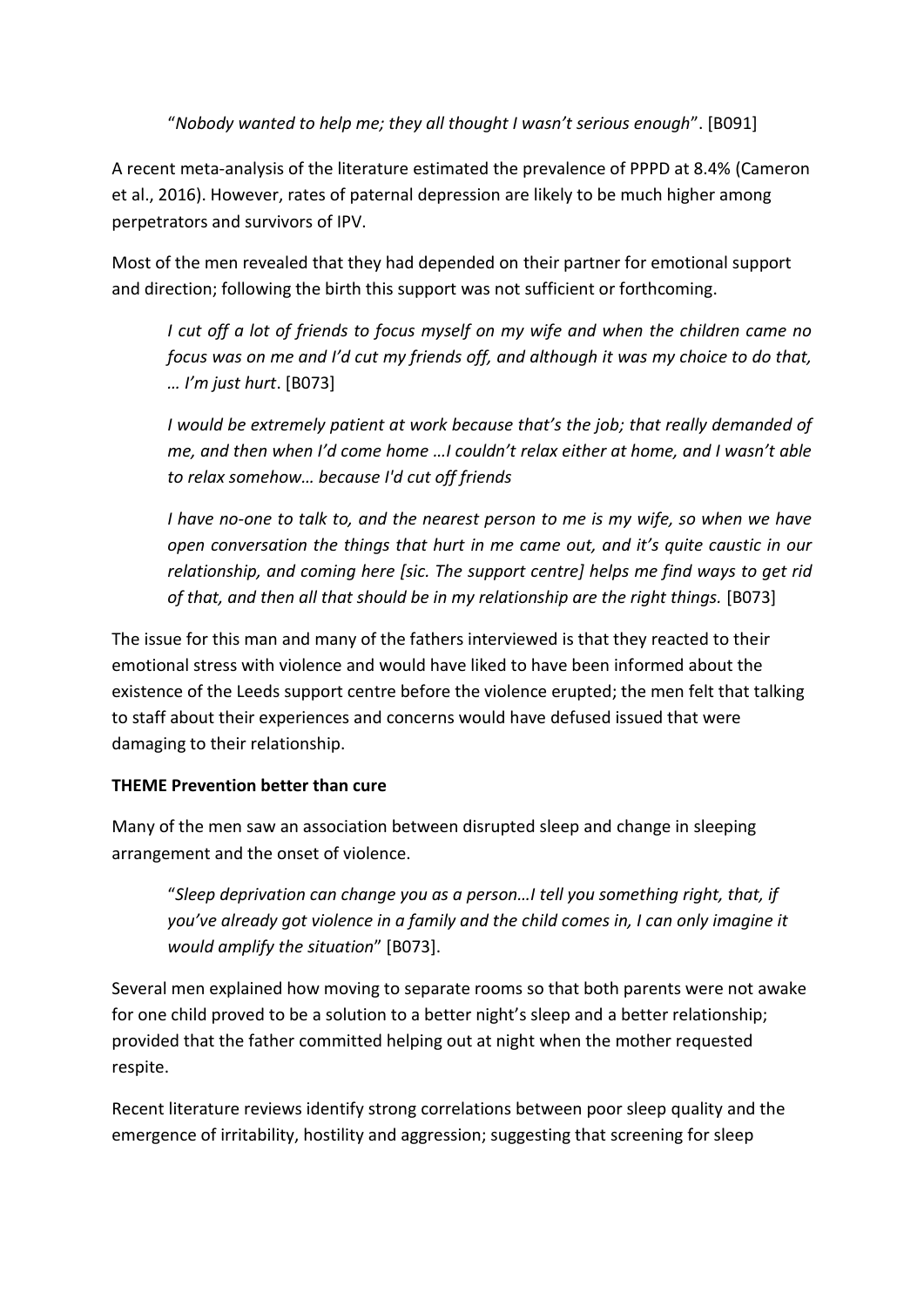disturbance and poor quality sleep could aid in the identification of those at risk of emerging violence (Kamphuis et al., 2012).

The men interviewed wanted more information on what to expect as fathers. Antenatal classes were seen as not addressing fathers concerns; information and guidance was needed prior to any antenatal classes, with points specifically addressing the most likely challenges they would encounter.

" *you need more clarification, you know, …something like that 'cos they* [sic. antenatal classes] *only seem to work with the women.*

There was a need to understand the mechanisms leading to relationship adjustments and maternal anxiety; a booklet specific to that topic was suggested.

**[Interviewer seeks to clarify statement] What should be in that booklet for the dads?** "*Giving them* [fathers] *step-by-step, this is going to happen so if there's any changes in your partner, or your wife, don't be thinking she don't love you"*

These comments suggest a gap between FCC theory and father inclusive practice; Health Visitors are now acknowledging the gaps in evidence and barriers to effecting inclusivity (Bateson, et al., 2017).

# **Discussion**

This study provides insight into the mental health issues faced by men who had perpetrated violence in the perinatal period; the fathers had found solace in a supportive environment and were now in a position to make informed comment and recommendations.

The men in our study recounted interplay between their partners anxiety, partners depression and the co-occurrence of depression and linked these factors to the emergence of violence. These findings are similar to those of Kan et al., (2012) who describes a medley of psychological factors linked to violence a) the decline in quality of the couple's intimate relationship may be linked to the onset of violence, b) undiagnosed or undertreated mental health problems in either partner results in acts of abuse/violence or can be a result of experiencing violence, c) low levels of co-parenting lead to frustration over a lack of equitable workloads (compounded by sleep deprivation) resulting in frustration, failure to cope and depression.

Our findings concur with those of Mizukoshi et al., (2013) in that the fathers take the key role as essential supporter of partners with mental illness; the adoption of this burden of care subsequently impacts men's resilience and ultimately their mental wellbeing. The support needs of men in this study do not appear to differ greatly from those of first time fathers (Carlson et al., 2014). However, our data suggests that men with emotional issues prior to pregnancy, anxiety and depression, and a partner with a similar profile require assessment earlier than is currently practiced. In such a context, Leach et al., (2010)